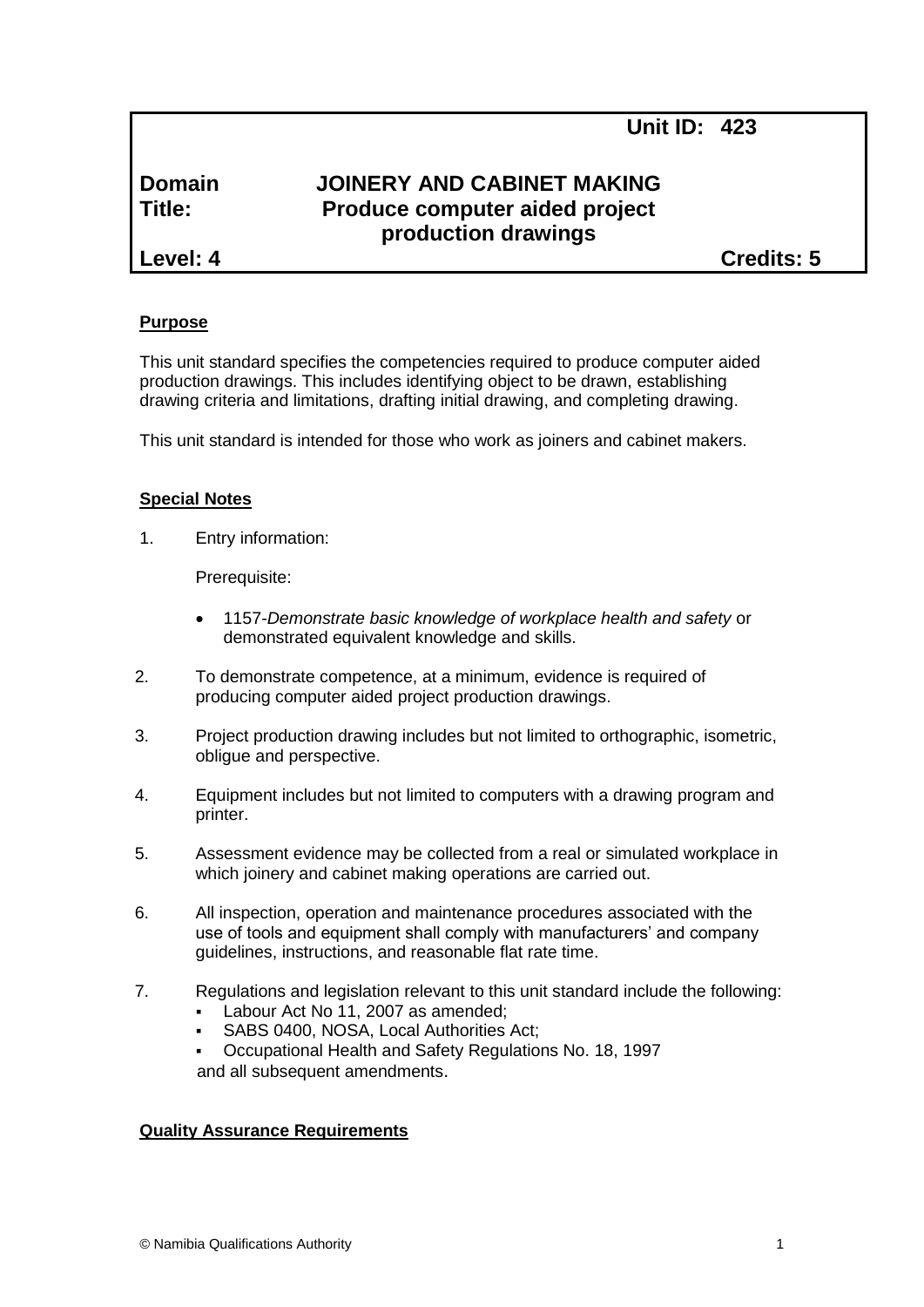This unit standard and others within this subfield may be awarded by institutions which meet the accreditation requirements set by the Namibia Qualifications Authority and the Namibia Training Authority and which comply with the national assessment and moderation requirements. Details of specific accreditation requirements and the national assessment arrangements are available from the Namibia Qualifications Authority on [www.namqa.org](http://www.namqa.org/) and the Namibia Training Authority on [www.nta.com.na.](http://www.nta.com.na/)

# **Elements and Performance Criteria**

## **Element 1: Identify object to be drawn**

## **Performance criteria**

- 1.1 Purpose and operational characteristics of the object to be drawn are identified.
- 1.2 Production materials and method are identified in line with workplace procedures.

## **Element 2: Establish drawing criteria and limitations**

## **Performance criteria**

- 2.1 Drawing to be completed is identified.
- 2.2 Drawing requirements including dimensions, angles, shapes and finished sizes, are established and documented.
- 2.3 Drawing conventions and specifications to be noted on the drawing are identified.
- 2.4 Appropriate medium for drawing is selected.

## **Element 3: Draft initial drawing**

## **Range**

Computer and drawing software required.

## **Performance criteria**

- 3.1 Dimensions are plotted from criteria and documented specifications.
- 3.2 Dimensional points are connected to match appropriate drawing views.
- 3.3 Production notes or special requirements are noted.
- 3.4 Drawing conventions and specifications are noted on the documentation.